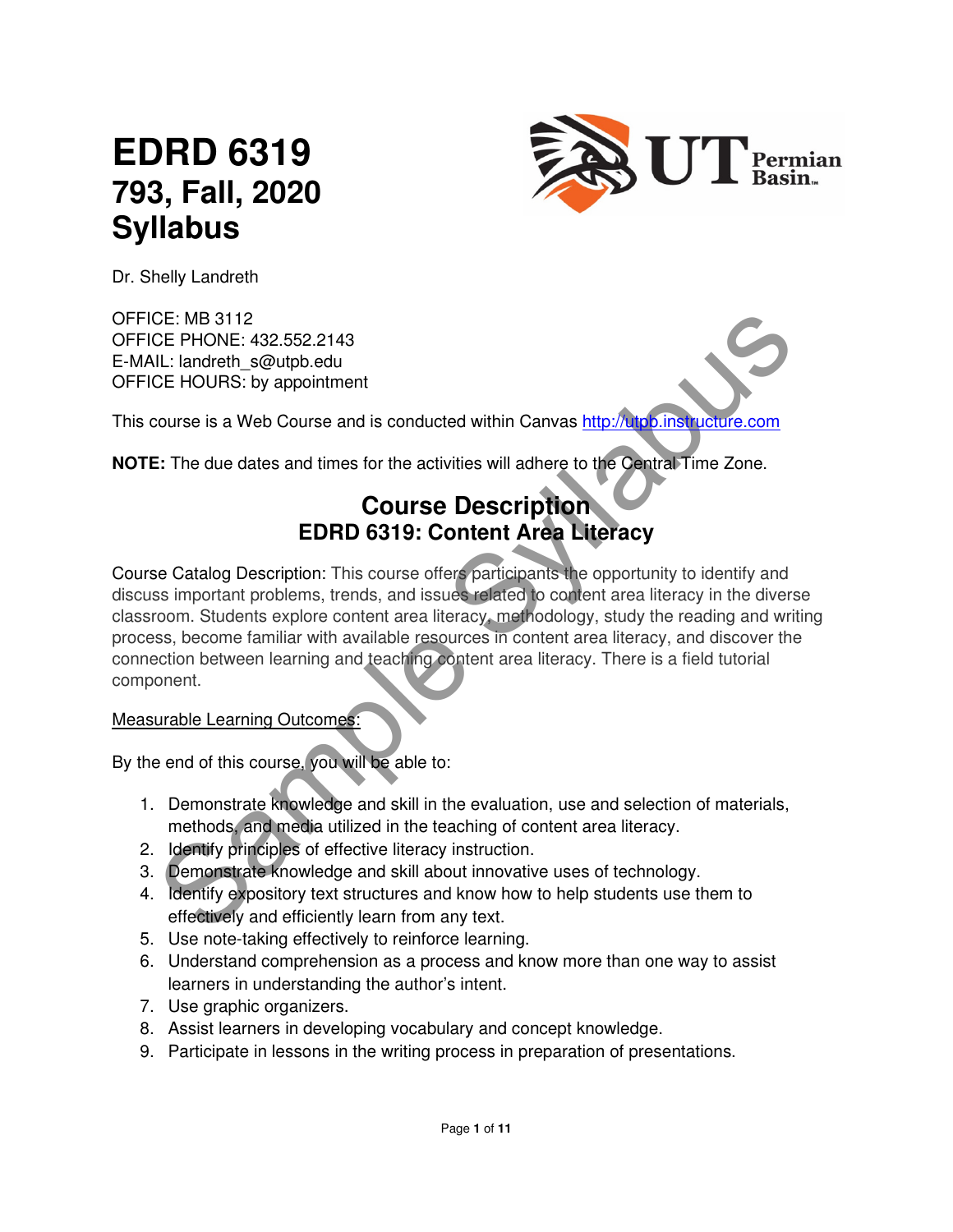This course addresses TEA Reading Specialist Standards I, II, III, IV

This course addresses the following ILA Reading Specialist Standards: 1.1-1.2, 2.2, 2.4, 3.1, 4.1, 4.3, 5.3, 6.1, 7.1

Prerequisites:

Admission to graduate studies or post-baccalaureate status.

# **Materials**

#### Required Materials:

Gillis, V., Boggs, G., & Alvermann, D. (2017). Content area reading and literacy: Succeeding in today's diverse classrooms, 8th ed. Boston: Pearson. ISBN 9780134256450.

Burns, M. (2017). Tasks before apps: Designing rigorous learning in a tech-rich classroom. Alexandria, VA: ASCD. ISBN 9781416624660.

# **Important Academic Dates**

UTPB Academic Calendar

# **Course Overview**

### **Brief Description of Assignments**

#### **Content Literacy Technology Activity** (objectives 1, 2, 4, 6) (TEA II) (ILA 5.3) (worth 20 points)

**Materials:**<br>
W. Boggs, G., & Alvermann, D. (2017). Content area reading and literator: Succeeding<br>
Sirverse classrooms, 8th ed. Boston: Pearson. ISBN 9780134256450.<br>
Sir, M. (2017). Tasks before apps: Designing rigorous l You will design and present one content literacy activity that incorporates technology. This activity should be relevant to the specific grade level you teach or plan to teach. You will create a presentation explaining the purpose of the activity, technology needed, and steps in the lesson.

\***Critical Literacy Project** (objectives 1, 2, 3, 5, 9) (TEA II, IV) (ILA 2.2, 2.4, 4.1, 4.3) (worth 60 points)

#### **This is a CAEP assignment and as such you should keep a copy for yourself..**

**Part A.** You will design a project to help your students understand critical literacy and social justice. The project should include a culminating activity that could result in social change. There are suggestions of such projects in your texts for this course. You are welcome to search the internet for ideas, but the project itself must be your original work. Use the internet as a research resource as you would in writing any research paper. We will brainstorm an ongoing list of critical literacy/social justice ideas for this project.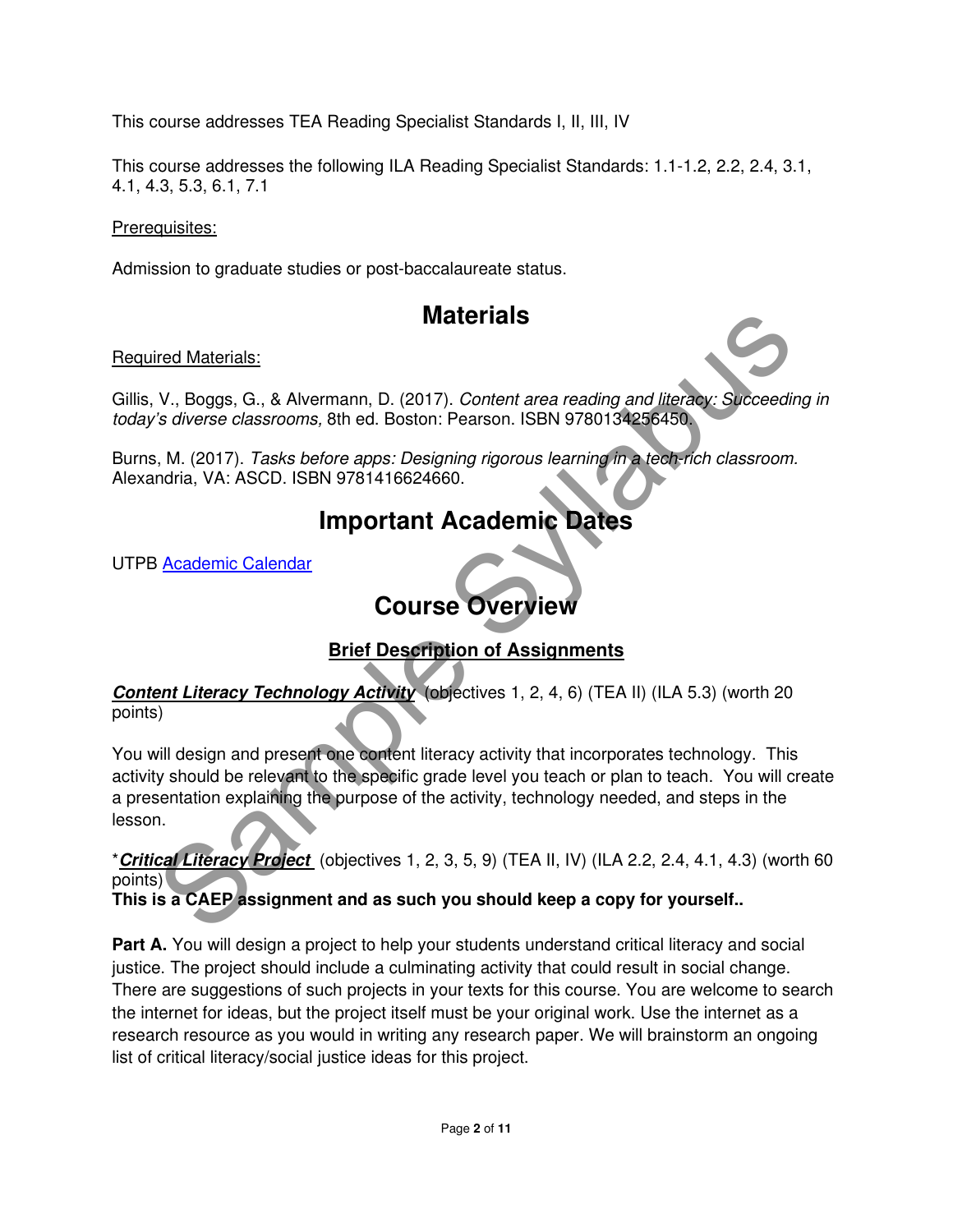**Part B.** As part of this assignment, you are expected to present the content literacy project in a professional setting such as a faculty meeting or a grade level meeting, to parents or a community group, to administrators, or other professional settings suitable to professional development for reading specialists.

#### **Reading students, document this on your field log, time is max 4 hours.**

**Field Packet** (objectives 1, 2, 6, 7, 8, 9) (TEA I, II, III, IV) (ILA 7.1) (worth 30 points)

will complete a field packet that reflects the 12 contact hours that you have with your<br>int(s) over the semester. You may choose to work one-on-one or in small groups in your<br>form, but this must not interfere with your reg You will complete a field packet that reflects the 12 contact hours that you have with your student(s) over the semester. You may choose to work one-on-one or in small groups in your classroom, but this must not interfere with your regular classroom schedule or curriculum. You may also choose to conduct tutorials either before or after school hours or on the weekends. Remember: **You must secure permission from parents to work with children outside your regular teaching assignment**. Sessions can occur 2-3 times during the week but they should be limited to 45 minutes for elementary children and no longer than one hour for older children. Tutorials can support the classroom teacher's goals and should include at least 5 of the strategies you have learned in this course. Remember, it is better to include repetition of strategies so that the student can internalize the lesson. Three hours of observation credit is awarded for setting up the tutorials, securing parental consent, and overall managerial planning of the tutorials. If you do not have a classroom setting, one will need to be arranged.

#### **Discussion Board** (objectives 1, 2, 4, 5, 6, 7, 9) (TEA I, II, III, IV) (ILA 1.1, 1.2, 3.1) (worth 35 points)

You will be writing questions for textbook chapters which we will use to initiate class discussion. In addition, you will be responding to instructor's and classmates' questions in the discussion forum.

**Journal** (objective 5) (TEA I, II, III, IV) (ILA 1.1, 1.2, 3.1) (worth 35 points)

You will keep a journal of chapter notes. For each chapter, write about three key understandings (include a minimum of 3 sentences each) and a one-paragraph reaction to the chapter. In your reactions, consider how you will apply this information to teaching or preparing to teach students.

**Critical Literacy Annotated Bibliography** (objectives 1, 2, 3, 4) (TEA II & IV) (ILA 6.1) (worth 20 points)

Choose a minimum of ten peer-reviewed articles that address any issue of critical literacy or social justice as it related to the teaching of literacy. Read the articles, and create an annotated bibliography following APA format. You will be sharing your annotations with classmates.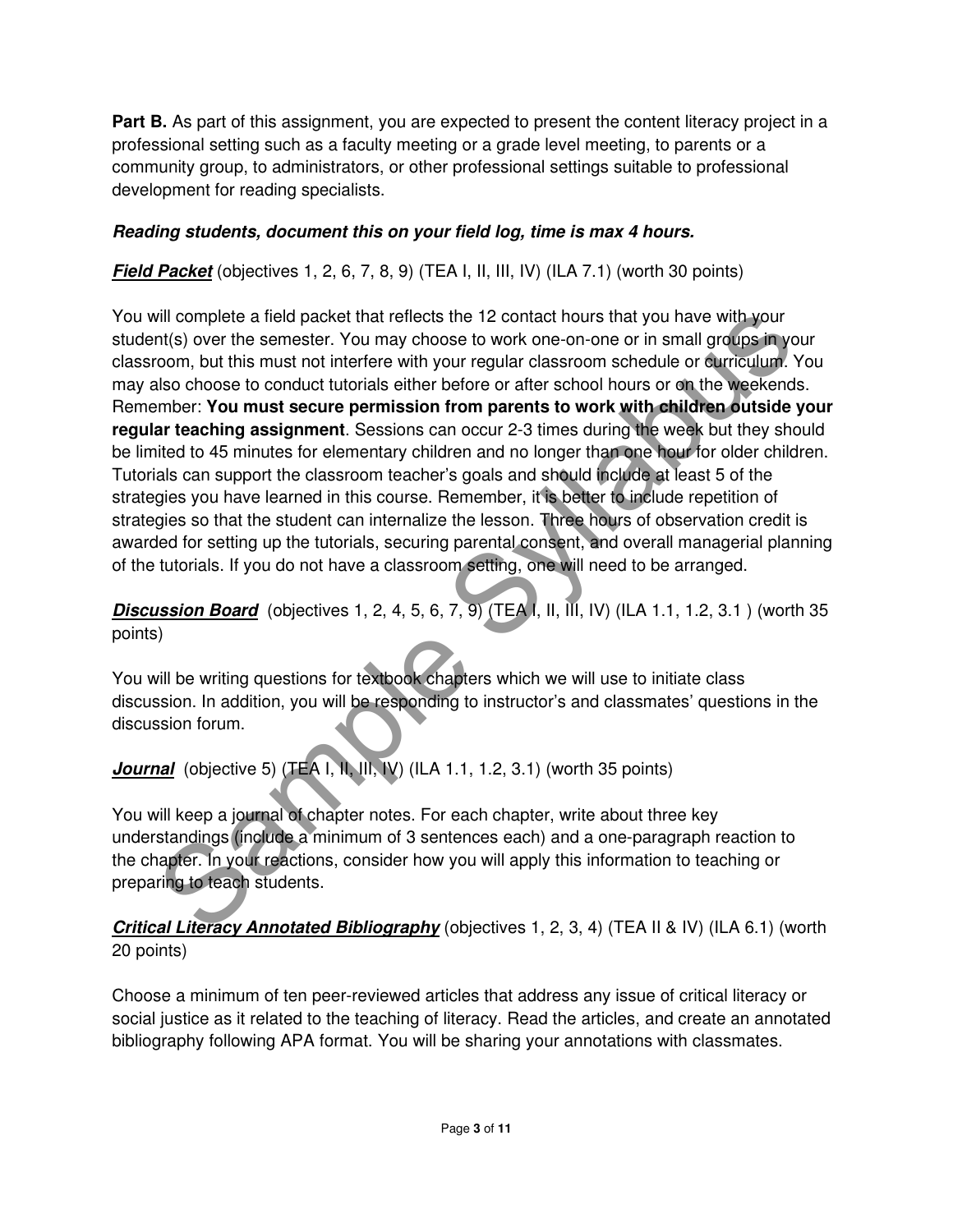### Grading:

| <b>Course Activity</b>                          | <b>Points</b> | <b>Percentage of Total Grade</b> |
|-------------------------------------------------|---------------|----------------------------------|
| <b>Content Literacy Technology Activity</b>     | 20            |                                  |
| <b>Critical Literacy Project</b>                | 60            |                                  |
| <b>Field Packet</b>                             | 30            |                                  |
| <b>Critical Literacy Annotated Bibliography</b> | 20            |                                  |
| <b>Discussion Board</b>                         | -35           |                                  |
| Journal (7@5 points each)                       | 35            |                                  |
| Total                                           | 200           |                                  |

### Grading Scale:

|     | ι νιαι                                                                                                                                                                                                                                                                                                                                                                            | LUU |                     |  |
|-----|-----------------------------------------------------------------------------------------------------------------------------------------------------------------------------------------------------------------------------------------------------------------------------------------------------------------------------------------------------------------------------------|-----|---------------------|--|
|     | ding Scale:                                                                                                                                                                                                                                                                                                                                                                       |     |                     |  |
|     | <b>Grade Range</b>                                                                                                                                                                                                                                                                                                                                                                |     | <b>Letter Grade</b> |  |
|     | 93% and above; 186-200 points                                                                                                                                                                                                                                                                                                                                                     |     | A                   |  |
|     | 85% to 92%; 170-185 points                                                                                                                                                                                                                                                                                                                                                        |     | B.                  |  |
|     | 75% to 84%; 150-169 points                                                                                                                                                                                                                                                                                                                                                        |     | С                   |  |
|     | Less than 75%; less than 150 points                                                                                                                                                                                                                                                                                                                                               |     | F                   |  |
|     |                                                                                                                                                                                                                                                                                                                                                                                   |     |                     |  |
| al. | ss otherwise stated, all materials, activities, and assessments are required and are not<br><b>Imunication, Grading &amp; Feedback:</b>                                                                                                                                                                                                                                           |     |                     |  |
|     | be contacted via the email listed on this syllabus, via Canvas Inbox, and by phone. I try<br>nd to messages within 24-48 hours and more quickly when possible; however, respons<br>on weekends or holidays may be longer. Assignments will typically be graded between 5<br>ess days and in most cases, will include general or specific feedback. Grades can be<br>ed in Canvas. |     |                     |  |
|     | se of an emergency when you cannot reach me, please call the UT Permian Basin Colle<br>ucation at 432-552-2120.                                                                                                                                                                                                                                                                   |     |                     |  |
|     | e Management:                                                                                                                                                                                                                                                                                                                                                                     |     |                     |  |

\*Unless otherwise stated, all materials, activities, and assessments are required and are not optional.

## Communication, Grading & Feedback:

I can be contacted via the email listed on this syllabus, via Canvas Inbox, and by phone. I try to respond to messages within 24-48 hours and more quickly when possible; however, response time on weekends or holidays may be longer. Assignments will typically be graded between 5-8 business days and in most cases, will include general or specific feedback. Grades can be checked in Canvas.

In case of an emergency when you cannot reach me, please call the UT Permian Basin College of Education at 432-552-2120.

### Time Management:

A student should expect to spend three hours on preparation and learning assignments for every semester credit hour. If a class is a 3-semester credit hour class, it is expected that a student should spend about 9 hours out of class on assignments in addition to 3 hours of inclass time for a total of about 12 hours per week to obtain an "A" in a class. It is important to develop a Time Management Plan to be successful.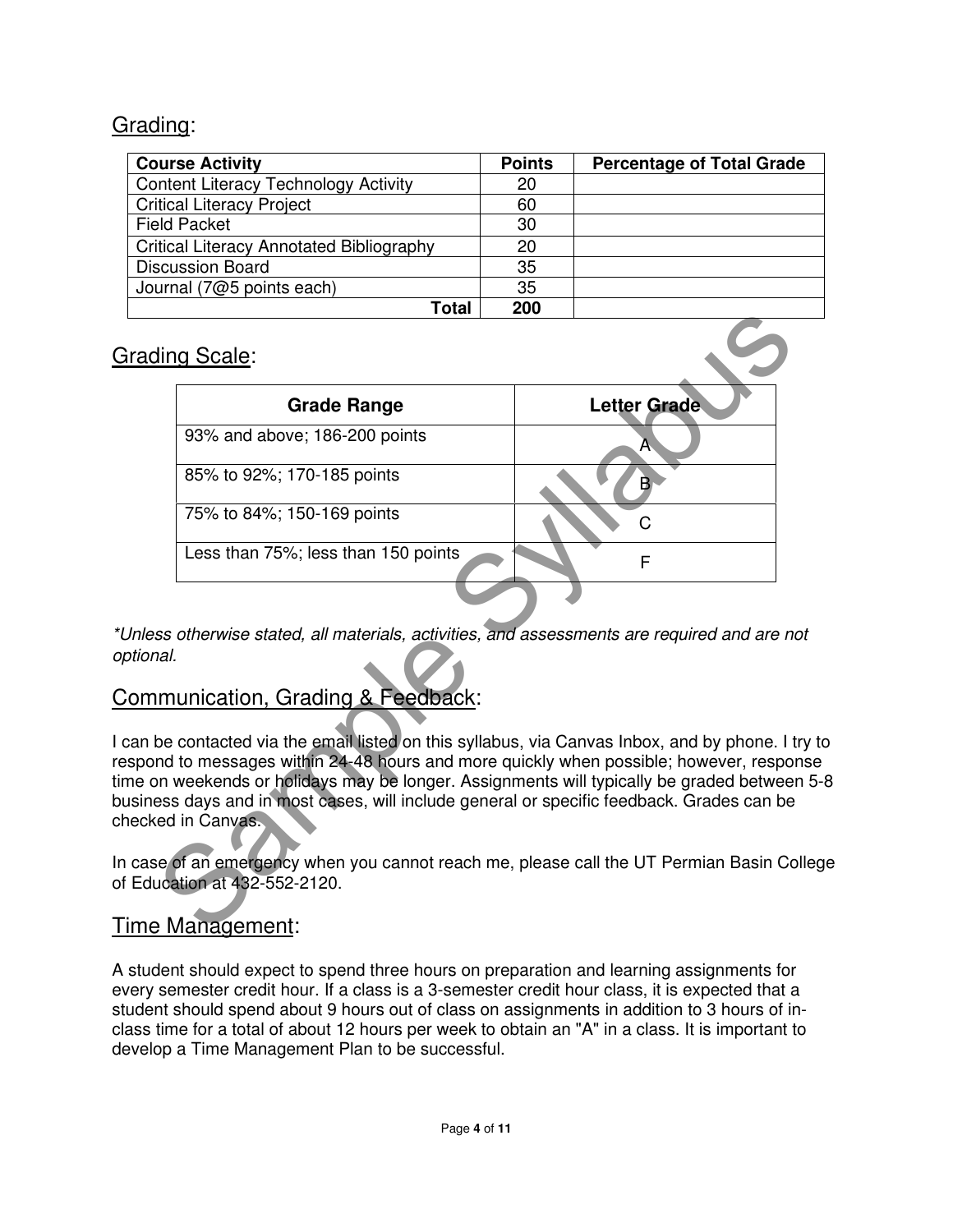# **Policies**

### Discussion Board:

The Discussion Board is primarily for discussing course related topics and issues. Best practices are:

- Read all message postings in online discussion.
- Respond to the question directly.
- Reply to minimum of two other student posts.
- Use a person's name in the body of your message when you reply to their message.
- Avoid postings that are limited to 'I agree' or 'great idea', etc.
- Ensure responses to questions are meaningful, reflective.
- Support statements with concepts from course readings, refer to personal experience, examples.
- Follow **Rules of Behavior (below).**

## Rules of Behavior:

Preply to minimum of two other student posts.<br>
Use a person's name in the body of your message when you reply to their message.<br>
Avoid postings that are limited to 'l agree' or 'great idea', etc.<br>
Finsure responses to ques Discussion areas are public to every student in this class (including your instructor) who will see what you write. Please pay attention to the language you use and adhere to the following guidelines:

- Do not post anything too personal.
- Do not use language that is inappropriate for a classroom setting or prejudicial in gender, race, or ethnicity.
- Be courteous and respectful to other people on the list
- Do not overuse acronyms like you would use in text messaging. Some of the list participants may not be familiar with acronyms.
- Use line breaks and paragraphs in long responses.
- Write your full name at the end of the posting.
- Be careful with sarcasm and subtle humor; one person's joke is another person's insult.

# Make-Up/Late Submission Policy:

All course activities must be submitted before or on set due dates and times. Points will be deducted for any assignment turned in late. If the student is unable to abide by the due dates and times, it is their responsibility to contact the instructor immediately.

#### Academic Dishonesty/Plagiarism/Cheating:

The academic community regards academic dishonesty as an extremely serious matter, with serious consequences. Any effort to gain an advantage not given to all students is dishonest whether or not the effort is successful. Any suspicion of academic dishonesty will be reported and investigated. A student who engages in scholastic dishonesty that includes, but is not limited to cheating, plagiarism, and collusion will receive an "F" for the course.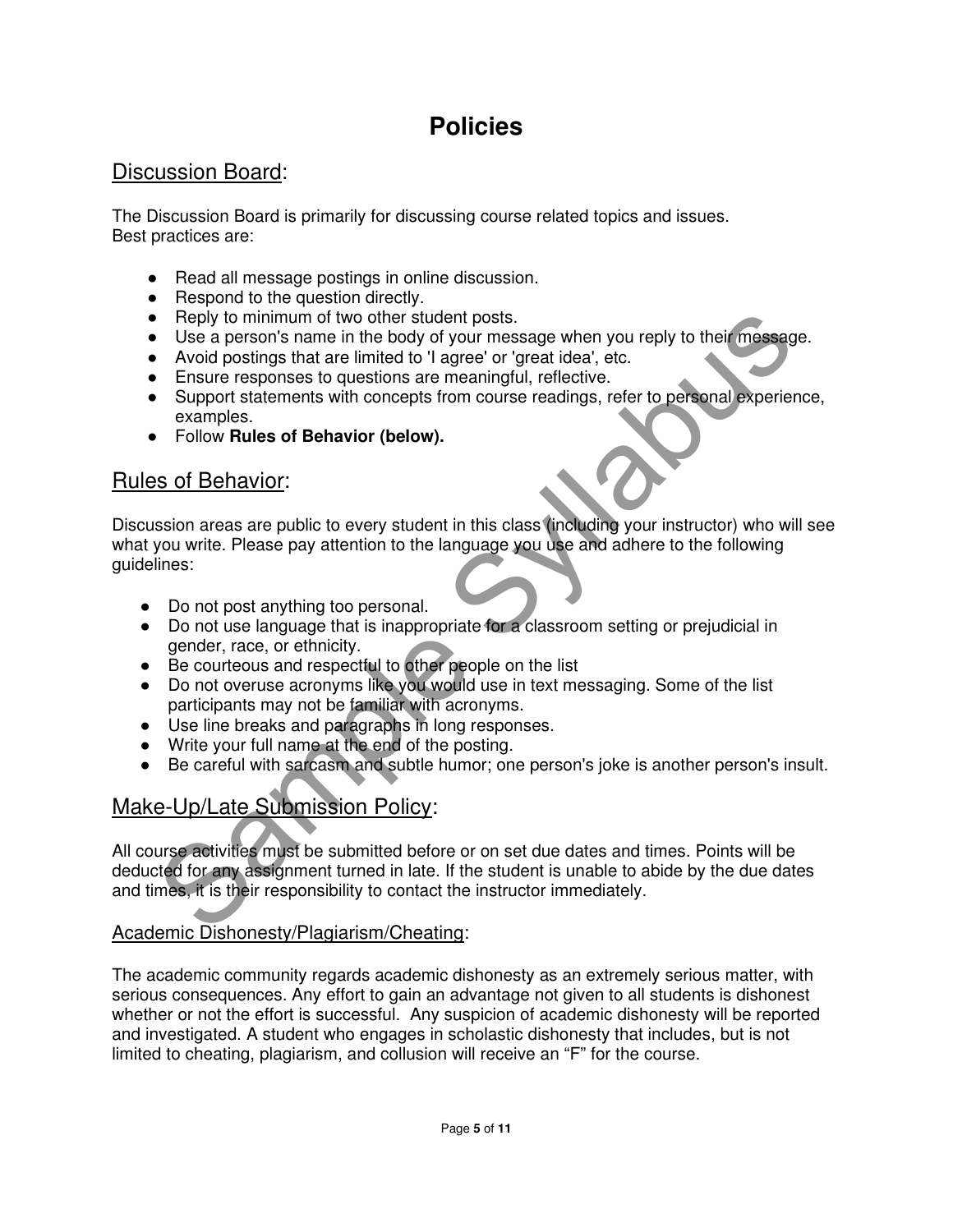All persons involved in academic dishonesty will be disciplined in accordance with University regulations and procedures. For complete information on UTPB student conduct and discipline procedures consult the University's Handbook:Scholastic Dishonesty.

**Academic dishonesty** includes, but is not limited to cheating, plagiarism, collusion, falsifying academic records, misrepresenting facts, the submission for credit of any work or materials that are attributable in whole or in part to another person, taking an examination for another person, any act designed to give unfair advantage to a student such as, but not limited to, submission of essentially the same written assignment for two courses without the prior permission of the instructor, or the attempt to commit such acts.

arism includes, but is not limited to the appropriation of, buying, receiving as a gift or<br>sing by any means material that is attributable in whole or in part to another source,<br>inting words, ideas, illustrations, structur **Plagiarism** includes, but is not limited to the appropriation of, buying, receiving as a gift, or obtaining by any means material that is attributable in whole or in part to another source, including words, ideas, illustrations, structure, computer code, other expression and media, and presenting that material as one's own academic work being offered for credit.

### Attendance and Class Participation:

Regular and active participation is an essential, unmistakably important aspect of this online course. Students will log on a minimum of three times every seven days. All students are expected to do the work assigned and to notify the instructor when emergencies arise.

#### Tracking:

Learning management systems have tracking features. Statistics are collected that quantifies how often and when students are active in the course and provides information if the student has accessed different pages of the course.

#### Absenteeism:

All the course activities have set dates to be completed and submitted. After the due dates the activities will not be available for students. Not logging into an online course is considered absenteeism. Contact instructor immediately in case of an emergency medical situation.

#### Course Incomplete/Withdrawal/Grade Appeal:

All students are required to complete the course within the semester they are signed up. Incomplete grades for the course are rarely given and will only be considered if the student has met **all** of the following conditions:

- Completed 75% or more of the coursework,
- Earned (at the time of the Incomplete request) a B or better average on all coursework,
- Submitted a valid, documented excuse for not being able to complete the course on time, and
- Has contacted the instructor prior to the last day of regular classes (full semester/face-toface students) or one week prior to the last week of classes (online/8 week session).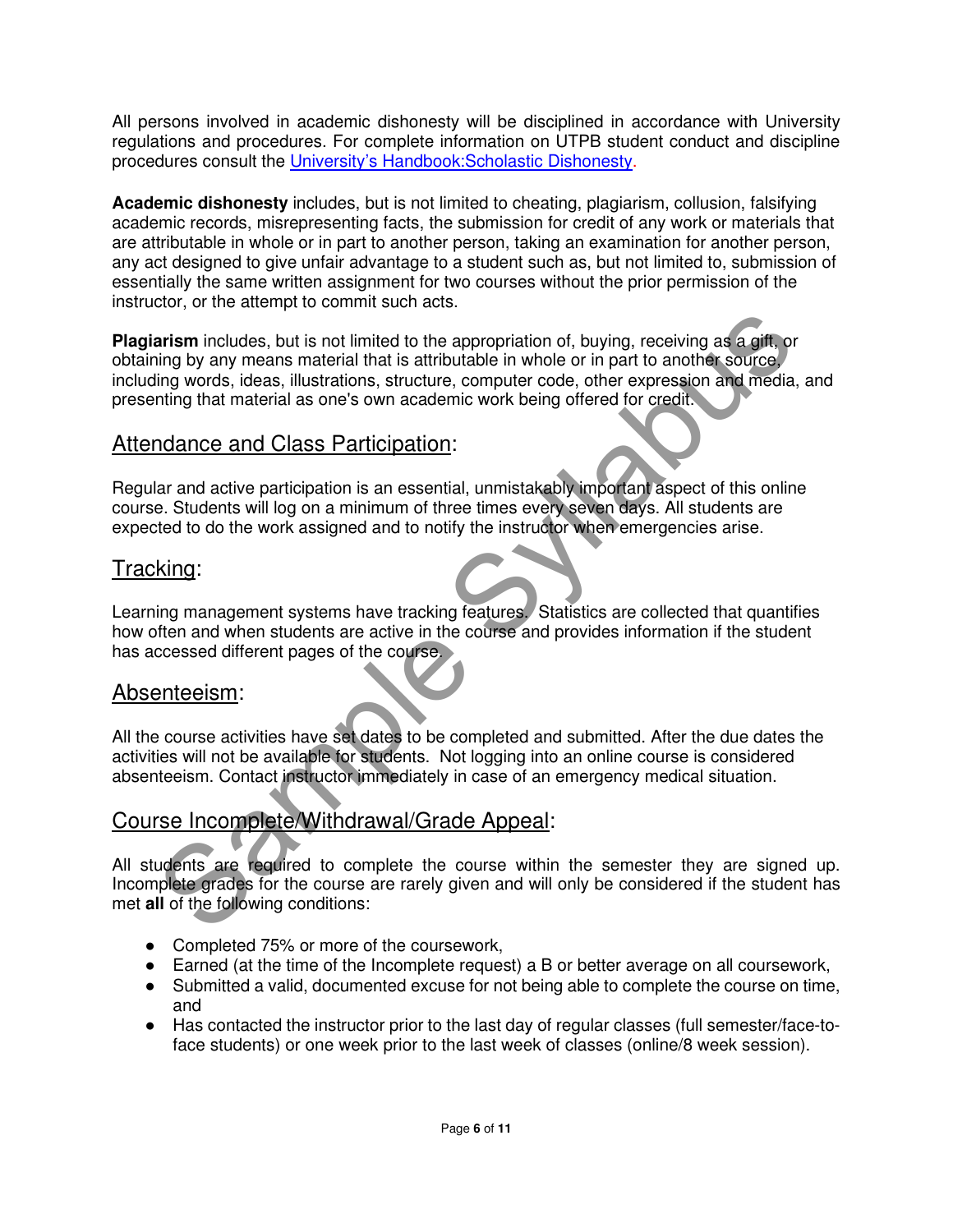Students must submit a written (electronic) petition for an extension and sign a contract that lists the remaining coursework to be completed and due dates. If the assignments and activities identified in the petition are not completed by the agreed upon due date, the student's grade will revert to a "F" two semesters after the original "I" grade was submitted.

Students are advised to review the University policy on Satisfactory Academic Progress and Financial Aid Probation that may result from course withdrawals or incompletes.

Find information and dates regarding drops and withdrawals consult the University Handbook: Drops and Withdrawals and Appeal Process.

#### Accommodation for Students with Disabilities:

**Example Syllabulties:**<br>
Interior Students with Disabilities:<br>
Interior of Euclidents with Disabilities: The University of Texas Permian Basin in compliance with the<br>
Icians with Disabilities Act and Section 504 of the Reh **Students with Disabilities:** The University of Texas Permian Basin in compliance with the Americans with Disabilities Act and Section 504 of the Rehabilitation Act provides "reasonable accommodations" to students with disabilities. Only those students, who an Instructor has received an official Letter of Accommodation (LOA) sent by the Office of ADA for Students, will be provided ADA academic accommodations.

**ADA Officer for Students:** Mr. Paul Leverington **Address:** Mesa Building 4243/4901 E. University, Odessa, Texas 79762 **Voice Telephone:** 432-552-4696 **Email:** ada@utpb.edu

For the accessibility and privacy statements of external tools used within courses, go to Accessibility and Privacy Statements

# **Computer Skills, Technical & Software Requirements**

This course is designed as a web-based class, which necessitates specific computer expertise on the part of the student, specific computer equipment or programs, and a commitment on the part of the student beyond that of most other courses. Students will need to create word processing documents, save files, and submit files.

Students can use the cloud version of Word, PowerPoint and other Microsoft products through use of their UTPB Outlook 365 and UTPB email address. For more information refer to UTPB Office 365 Page.

Computer Technical Requirements:

See Technical Requirements.

#### Online Student Authentication:

UTPB requires that each student who registers for an online course is the same student who participates in, completes, and receives credit for the course. UTPB's Distance Education Policy requires faculty members to employ at least two methods of verification to ensure student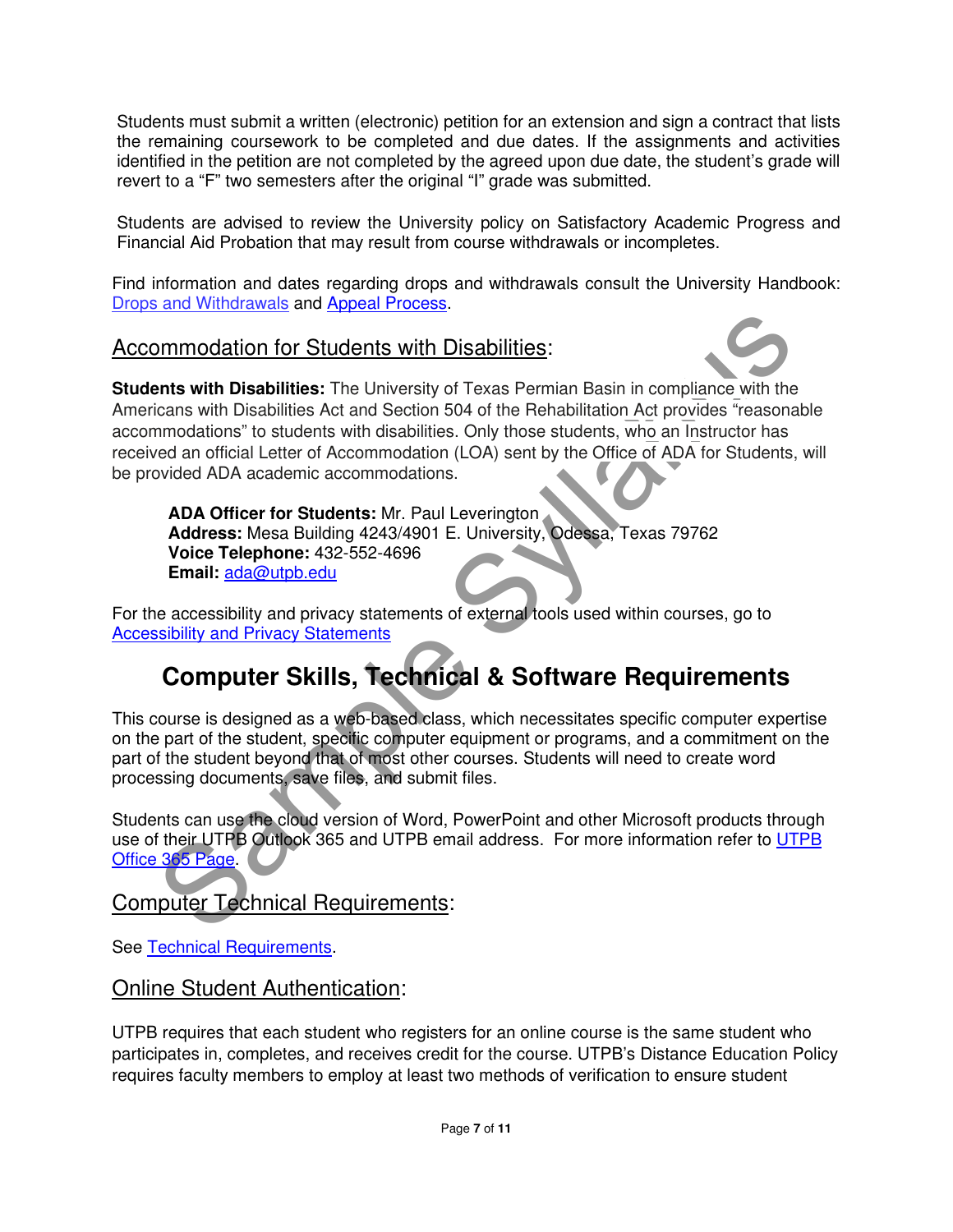identities. To access online courses students must login to the UTPB learning management system using their unique personal identifying username and secure password. UTPB's Distance Education Policy requires at least one additional student identification method within the course that has been determined and approved by the faculty or academic program. This course satisfies the second method of student authentication by: presentation of approved photo ID\* through a webcam.

\*Approved up to date photo identifications are: passports, government issued identification, driver's licenses, military ID from DoD.

# **Preparation for Emergencies**

## Computer Crash:

**Preparation for Emergencies**<br>
Surving a working computer or a crashed computer during the semester will NOT be<br>
detect as an acceptable reason for not completing course activities at a scheduled time.<br>
E: Identify a secon Not having a working computer or a crashed computer during the semester will NOT be considered as an acceptable reason for not completing course activities at a scheduled time. NOTE: Identify a second computer before the semester begins, that you can use when/if your personal computer crashes.

### Complete Loss of Contact:

If you lose contact with course connectivity completely (i.e. you cannot contact the instructor via Canvas or email), you need to call the instructor, and leave message regarding connectivity loss and contact information.

### Lost/Corrupt/Missing Files:

You must keep/save a copy of every project/assignment on an external drive, UTPB Outlook 365 OneDrive, or personal computer. In the event of any kind of failure (e.g. virus infection, student's own computer crashes, loss of files in cyberspace, etc.) or any contradictions/problems, you may be required to resubmit the files.

# **End-of-Course Evaluation & Instructor Evaluation**

Every student is encouraged to complete an end of course evaluation survey provided by UTPB. During the last two weeks of class, there will be an announcement in Canvas, an email, and a button in your course navigation that will take you to any available surveys.

The survey is anonymous and your responses are confidential. Your feedback is critical to us and to your instructor as we strive to improve our offerings, and our support of you, the students.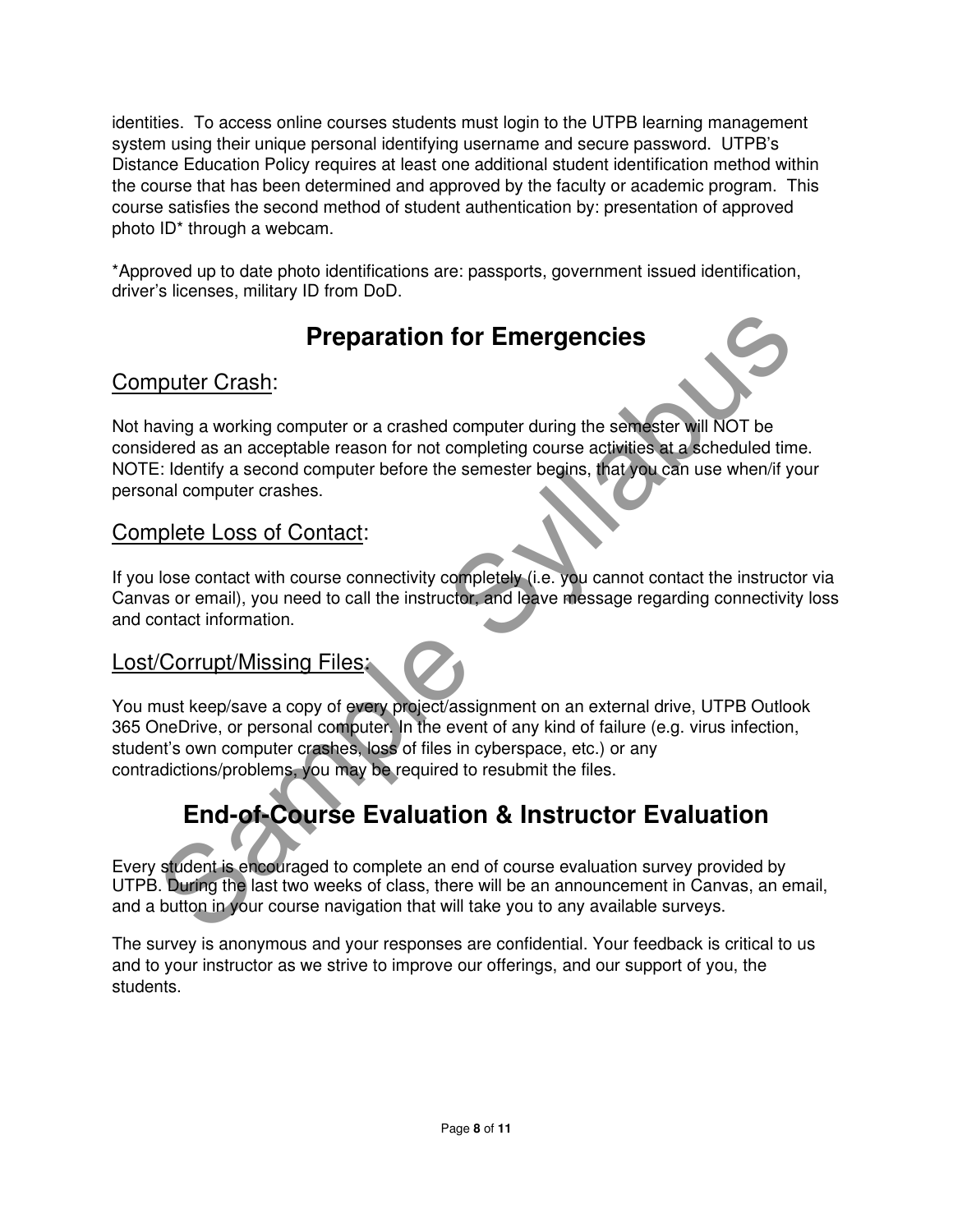# **Student Support Services**

| <b>SERVICE</b>                                                                                                                                                                                                                                 | <b>CONTACT</b>                                                                                                                                                                                                         |  |
|------------------------------------------------------------------------------------------------------------------------------------------------------------------------------------------------------------------------------------------------|------------------------------------------------------------------------------------------------------------------------------------------------------------------------------------------------------------------------|--|
| <b>ADA</b><br>Accommodation/Support                                                                                                                                                                                                            | <b>Testing Services &amp; Academic Accommodations Department</b><br>(432) 552-4696                                                                                                                                     |  |
| Advising                                                                                                                                                                                                                                       | (432) 552-2661<br><b>UTPB Academic Advising Center</b>                                                                                                                                                                 |  |
| <b>Bookstore</b>                                                                                                                                                                                                                               | <b>UTPB Campus Bookstore</b><br>(432) 552-0220                                                                                                                                                                         |  |
| Email, Outlook 365,<br>my.utpb.edu                                                                                                                                                                                                             | <b>Information Resources Division (IRD)</b>                                                                                                                                                                            |  |
| <b>Financial Aid and</b><br>Scholarship                                                                                                                                                                                                        | <b>UTPB Financial Aid</b><br>(432) 552-2620                                                                                                                                                                            |  |
| Library                                                                                                                                                                                                                                        | The J. Conrad Dunagan Library Online at<br>(432) 552-2370                                                                                                                                                              |  |
| Registrar                                                                                                                                                                                                                                      | <b>UTPB Registral</b><br>(432) 552-2635                                                                                                                                                                                |  |
| <b>Student Services</b>                                                                                                                                                                                                                        | Dean of Students<br>$\overline{(432)}$ 552-2600                                                                                                                                                                        |  |
| <b>Technical Support</b>                                                                                                                                                                                                                       | Canvas<br>1-866-437-0867                                                                                                                                                                                               |  |
| Tutoring & Learning<br>Resources                                                                                                                                                                                                               | If you are taking courses through UTPB the following links<br>provide services: Smarthinking Online Tutoring (provides<br>tutoring services), <b>SmarterMeasure</b> (measures learner<br>readiness for online course). |  |
| Disclaimer & Rights:                                                                                                                                                                                                                           |                                                                                                                                                                                                                        |  |
| Information contained in this syllabus was to the best knowledge of the instructor considered<br>correct and complete when distributed for use in the beginning of the semester. However, the<br><u>in the contract contract of the common</u> |                                                                                                                                                                                                                        |  |

# Disclaimer & Rights:

Information contained in this syllabus was to the best knowledge of the instructor considered correct and complete when distributed for use in the beginning of the semester. However, the instructor reserves the right, acting within the policies and procedures of UTPB to make changes in the course content or instructional techniques without notice or obligation. The students will be informed about the changes, if any.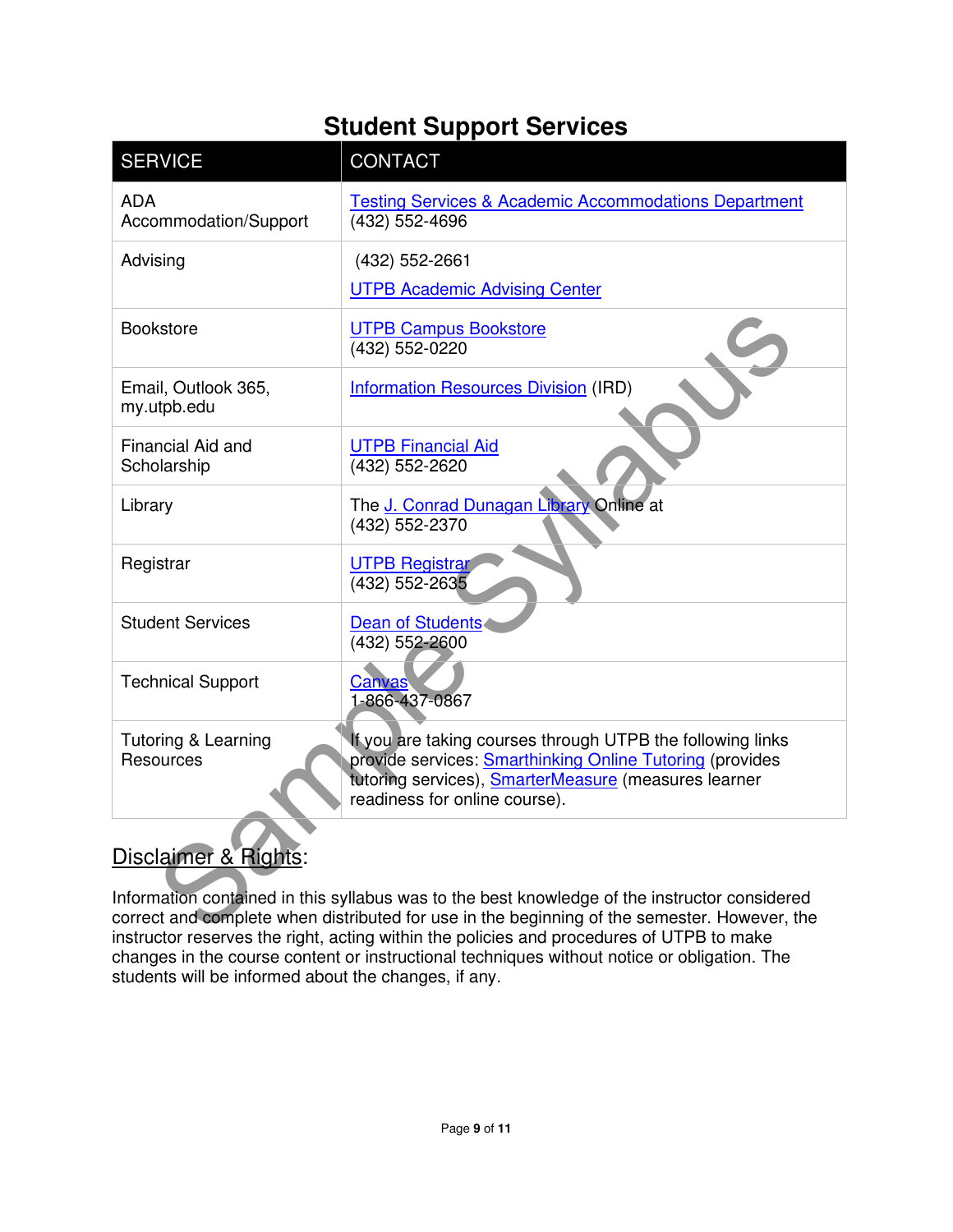### Copyright Statement:

Many of the materials that are posted within UTPB courses are protected by copyright law. These materials are only for the use of students enrolled in the course and only for the purpose of the course. They may not be further retained or disseminated.

# **Schedule**

The instructor reserves the right to adjust assignment due dates to meet the needs of the class. Students may work ahead on assignments but they may not be graded ahead of time. Assignments are to be submitted electronically to the submission link located in the appropriate week. Make sure that each assignment has your last name and first initial in the file name and is also stated in the header of your document. For example, (landreth\_s\_lesson\_1) on the file and Shelly Landreth in the header.

| Students may work ahead on assignments but they may not be graded ahead of time.<br>Assignments are to be submitted electronically to the submission link located in the appropriate<br>week. Make sure that each assignment has your last name and first initial in the file name and is<br>also stated in the header of your document. For example, (landreth s lesson 1) on the file and<br>Shelly Landreth in the header.<br>Note: All assignments are due on Sunday by midnight. NOTE: The due dates and times<br>for the activities will adhere to the Central Time Zone. |                                                                                                                                                                                                                 |                                                                                                                                                                                                                                                                                                                                                                                                                                                                                 |  |  |
|---------------------------------------------------------------------------------------------------------------------------------------------------------------------------------------------------------------------------------------------------------------------------------------------------------------------------------------------------------------------------------------------------------------------------------------------------------------------------------------------------------------------------------------------------------------------------------|-----------------------------------------------------------------------------------------------------------------------------------------------------------------------------------------------------------------|---------------------------------------------------------------------------------------------------------------------------------------------------------------------------------------------------------------------------------------------------------------------------------------------------------------------------------------------------------------------------------------------------------------------------------------------------------------------------------|--|--|
| <b>Date</b>                                                                                                                                                                                                                                                                                                                                                                                                                                                                                                                                                                     | <b>Readings Due</b>                                                                                                                                                                                             | <b>Assignments Due</b>                                                                                                                                                                                                                                                                                                                                                                                                                                                          |  |  |
| Week 1:<br>10/19-10/25                                                                                                                                                                                                                                                                                                                                                                                                                                                                                                                                                          | ** CARL = Content Area Reading &<br>Literacy<br>**TBA = Tasks Before Apps<br>CARL Ch. 1 Content Literacy and the<br><b>Reading Process</b><br>TBA Ch. 1 Thoughtful Task<br>Development                          | Familiarize yourself with the syllabus.<br>Complete the required online student authentication.<br><b>Discussion Board: Complete the introductory</b><br>discussion assignment.<br>Post one discussion question for the assigned<br>readings. Respond to at least 2 other students.<br>Journal: Complete the journal entries for the<br>assigned chapters.<br>Annotated Bibliography: Familiarize yourself with<br>the assignment and begin collecting and reading<br>articles. |  |  |
| Week 2:<br>10/26-11/1                                                                                                                                                                                                                                                                                                                                                                                                                                                                                                                                                           | CARL Ch. 3 Planning for Content<br>Literacy<br>CARL Ch. 4 Assessment of Students<br>and Textbooks<br>CARL Ch. 5 Preparing to Read<br><b>TBA Ch. 2 Creation: Demonstrating</b><br><b>Understanding Every Day</b> | <b>Discussion Board: Post draft of Critical Literacy</b><br>Annotated Bibliography. Provide feedback to at least<br>2 classmates on their Annotated Bib.<br>Post one discussion question for the assigned<br>readings. Respond to at least 2 other students.<br>Journal: Complete the journal entries for the<br>assigned chapters.                                                                                                                                             |  |  |